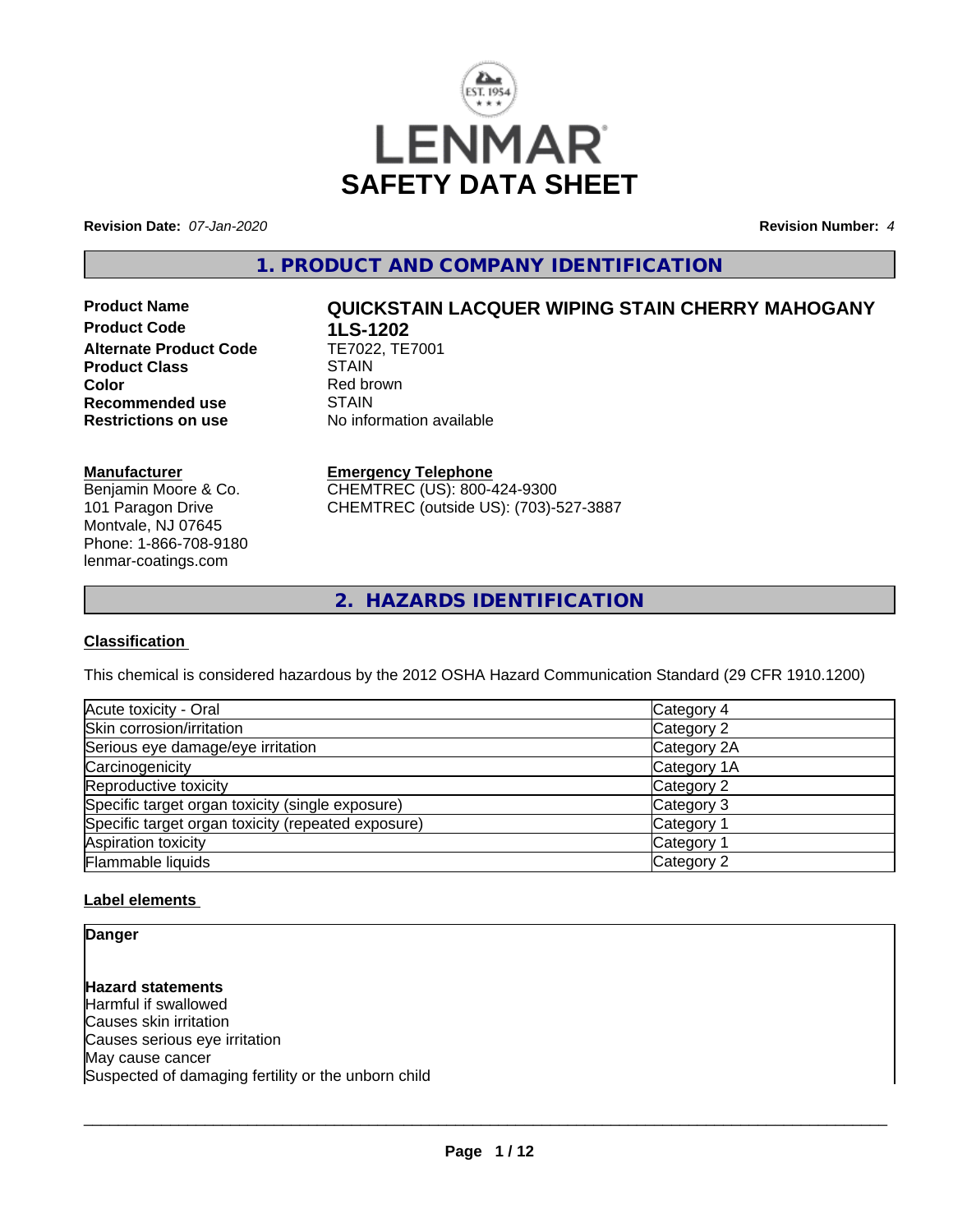May cause respiratory irritation. May cause drowsiness or dizziness Causes damage to organs through prolonged or repeated exposure May be fatal if swallowed and enters airways Highly flammable liquid and vapor



# **Precautionary Statements - Prevention**

Obtain special instructions before use Do not handle until all safety precautions have been read and understood Use personal protective equipment as required Wash face, hands and any exposed skin thoroughly after handling Do not eat, drink or smoke when using this product Wear eye/face protection Do not breathe dust/fume/gas/mist/vapors/spray Use only outdoors or in a well-ventilated area Keep away from heat, hot surfaces, sparks, open flames and other ignition sources. No smoking Keep container tightly closed Ground/bond container and receiving equipment Use explosion-proof electrical/ventilating/lighting/equipment Use only non-sparking tools Take precautionary measures against static discharge Keep cool **Precautionary Statements - Response** IF exposed or concerned: Get medical advice/attention **Eyes** IF IN EYES: Rinse cautiously with water for several minutes. Remove contact lenses, if present and easy to do. Continue rinsing If eye irritation persists: Get medical advice/attention **Skin** If skin irritation occurs: Get medical advice/attention IF ON SKIN (or hair): Remove/Take off immediately all contaminated clothing. Rinse skin with water/shower Wash contaminated clothing before reuse **Inhalation** IF INHALED: Remove victim to fresh air and keep atrest in a position comfortable for breathing **Ingestion** IF SWALLOWED: Immediately call a POISON CENTER or doctor/physician Do NOT induce vomiting Rinse mouth

**Fire**

In case of fire: Use CO2, dry chemical, or foam for extinction

# **Precautionary Statements - Storage**

Store locked up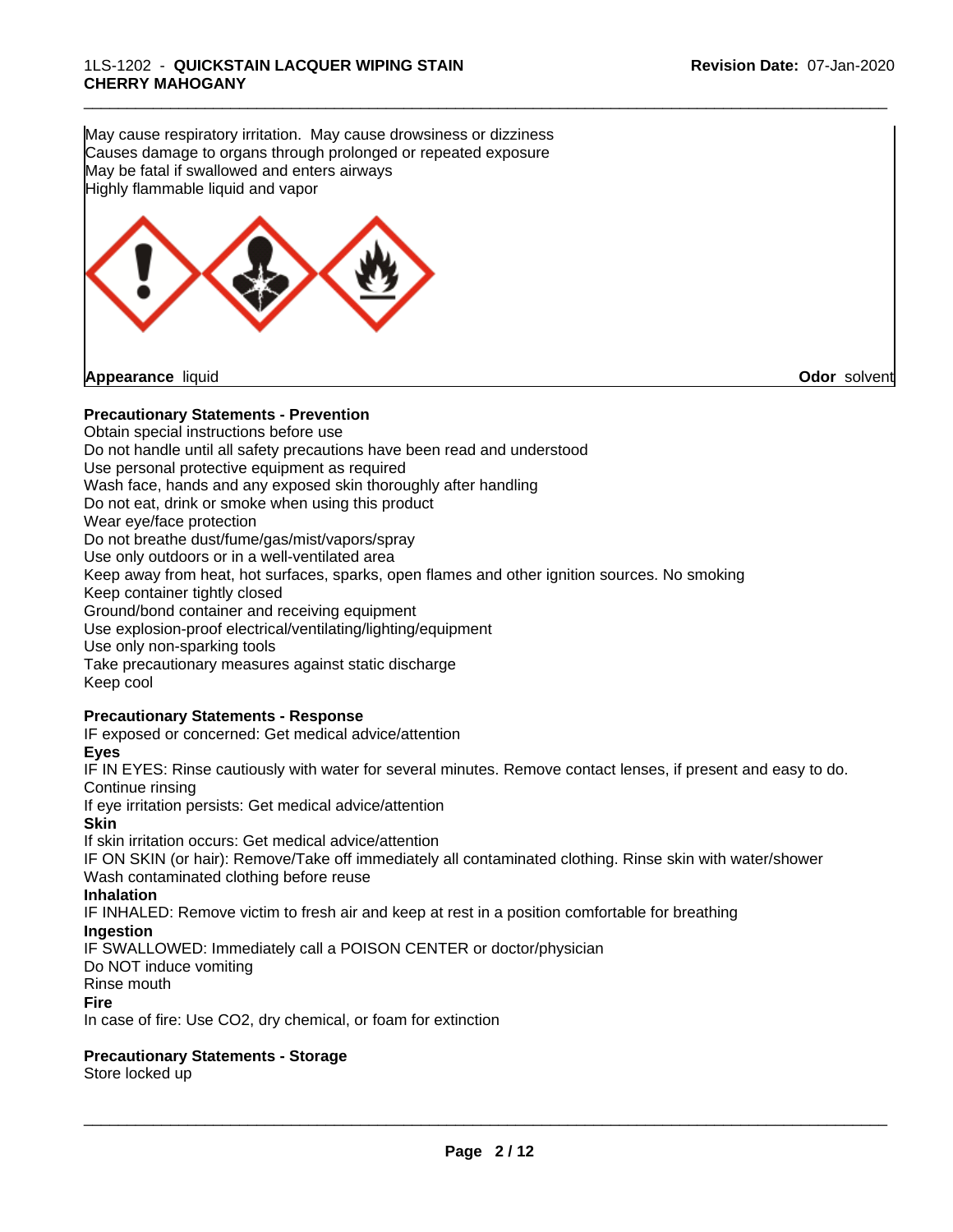Store in a well-ventilated place. Keep container tightly closed

# **Precautionary Statements - Disposal**

Dispose of contents/container to an approved waste disposal plant

## **Hazards not otherwise classified (HNOC)**

Not applicable

# **Other information**

No information available

#### **Other hazards**

May cause allergic skin reaction

# **3. COMPOSITION INFORMATION ON COMPONENTS**

\_\_\_\_\_\_\_\_\_\_\_\_\_\_\_\_\_\_\_\_\_\_\_\_\_\_\_\_\_\_\_\_\_\_\_\_\_\_\_\_\_\_\_\_\_\_\_\_\_\_\_\_\_\_\_\_\_\_\_\_\_\_\_\_\_\_\_\_\_\_\_\_\_\_\_\_\_\_\_\_\_\_\_\_\_\_\_\_\_\_\_\_\_

| <b>Chemical name</b>                       | <b>CAS No.</b> | Weight-%    |
|--------------------------------------------|----------------|-------------|
| 2-Butoxyethanol                            | 111-76-2       | $30 - 35$   |
| Distillates, petroleum, hydrotreated light | 64742-47-8     | $10 - 15$   |
| Stoddard solvent                           | 8052-41-3      | $5 - 10$    |
| n-Butyl acetate                            | 123-86-4       | $5 - 10$    |
| Acetone                                    | 67-64-1        | 1 - 5       |
| Solvent naphtha, petroleum, light aromatic | 64742-95-6     | - 5         |
| cellulose, nitrate                         | 9004-70-0      | l - 5       |
| VM&P naphtha                               | 64742-89-8     | 1 - 5       |
| 1,2,4-Trimethylbenzene                     | 95-63-6        | l - 5       |
| Isopropyl alcohol                          | 67-63-0        | 1 - 5       |
| Ethanol                                    | 64-17-5        | $0.1 - 0.5$ |

# **4. FIRST AID MEASURES**

#### **Description of first aid measures**

| <b>General Advice</b>             | If symptoms persist, call a physician. Show this safety data sheet to the doctor in<br>attendance.                                                                                                                      |
|-----------------------------------|-------------------------------------------------------------------------------------------------------------------------------------------------------------------------------------------------------------------------|
| <b>Eye Contact</b>                | Immediately flush with plenty of water. After initial flushing, remove any contact<br>lenses and continue flushing for at least 15 minutes. Keep eye wide open while<br>rinsing. If symptoms persist, call a physician. |
| <b>Skin Contact</b>               | Wash off immediately with soap and plenty of water removing all contaminated<br>clothes and shoes. If skin irritation persists, call a physician.                                                                       |
| <b>Inhalation</b>                 | Move to fresh air. If symptoms persist, call a physician.<br>If not breathing, give artificial respiration. Call a physician immediately.                                                                               |
| Ingestion                         | Clean mouth with water and afterwards drink plenty of water. Do not induce<br>vomiting without medical advice. Never give anything by mouth to an unconscious<br>person. Consult a physician.                           |
| <b>Protection Of First-Aiders</b> | Use personal protective equipment.                                                                                                                                                                                      |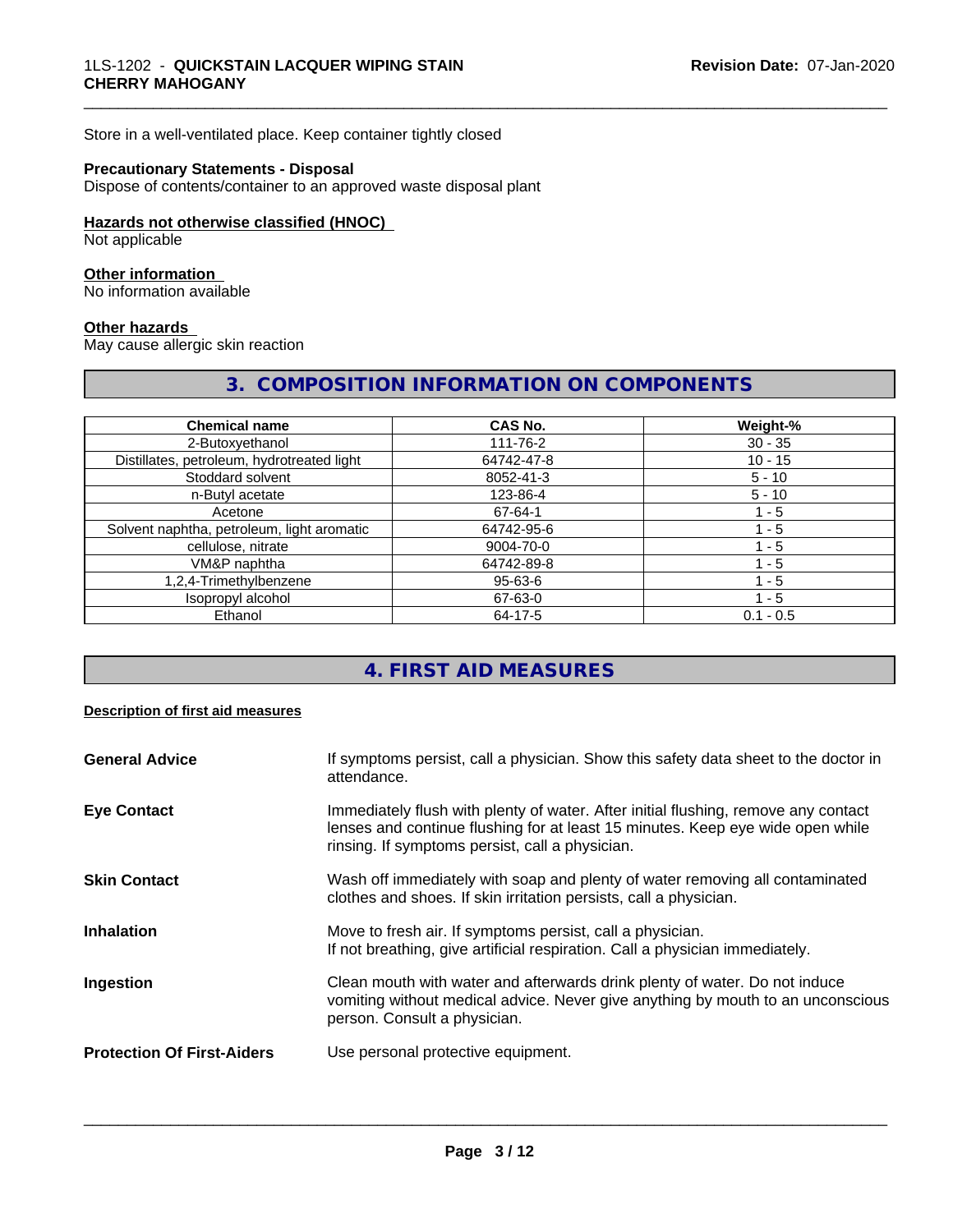| <b>Most Important</b><br><b>Symptoms/Effects</b>                                    | May cause allergic skin reaction. |                                                                                                                                                                                                                                                                                                |                                |  |
|-------------------------------------------------------------------------------------|-----------------------------------|------------------------------------------------------------------------------------------------------------------------------------------------------------------------------------------------------------------------------------------------------------------------------------------------|--------------------------------|--|
| <b>Notes To Physician</b>                                                           | Treat symptomatically.            |                                                                                                                                                                                                                                                                                                |                                |  |
|                                                                                     | 5. FIRE-FIGHTING MEASURES         |                                                                                                                                                                                                                                                                                                |                                |  |
| <b>Flammable Properties</b>                                                         |                                   | Vapors may travel considerable distance to a source of<br>ignition and flash back. Vapors may cause flash fire.                                                                                                                                                                                |                                |  |
| <b>Suitable Extinguishing Media</b>                                                 |                                   | Foam, dry powder or water. Use extinguishing measures<br>that are appropriate to local circumstances and the<br>surrounding environment.                                                                                                                                                       |                                |  |
| Protective equipment and precautions for firefighters                               |                                   | As in any fire, wear self-contained breathing apparatus<br>pressure-demand, MSHA/NIOSH (approved or equivalent)<br>and full protective gear.                                                                                                                                                   |                                |  |
| <b>Hazardous combustion products</b>                                                |                                   | Burning may result in carbon dioxide, carbon monoxide<br>and other combustion products of varying composition<br>which may be toxic and/or irritating.                                                                                                                                         |                                |  |
| <b>Specific Hazards Arising From The Chemical</b>                                   |                                   | Flammable. Flash back possible over considerable<br>distance. Keep product and empty container away from<br>heat and sources of ignition. Closed containers may<br>rupture if exposed to fire or extreme heat. Thermal<br>decomposition can lead to release of irritating gases and<br>vapors. |                                |  |
| Sensitivity to mechanical impact                                                    |                                   | No                                                                                                                                                                                                                                                                                             |                                |  |
| Sensitivity to static discharge                                                     |                                   | Yes                                                                                                                                                                                                                                                                                            |                                |  |
| <b>Flash Point Data</b><br>Flash point (°F)<br>Flash Point (°C)<br><b>Method</b>    |                                   | 47<br>8<br><b>PMCC</b>                                                                                                                                                                                                                                                                         |                                |  |
| <b>Flammability Limits In Air</b>                                                   |                                   |                                                                                                                                                                                                                                                                                                |                                |  |
| Lower flammability limit:<br><b>Upper flammability limit:</b>                       |                                   | Not available<br>Not available                                                                                                                                                                                                                                                                 |                                |  |
| Health: 3<br><b>NFPA</b>                                                            | Flammability: 3                   | Instability: 1                                                                                                                                                                                                                                                                                 | <b>Special: Not Applicable</b> |  |
| <b>NFPA Legend</b><br>0 - Not Hazardous<br>1 - Slightly<br>2 - Moderate<br>3 - High |                                   |                                                                                                                                                                                                                                                                                                |                                |  |

4 - Severe

*The ratings assigned are only suggested ratings, the contractor/employer has ultimate responsibilities for NFPA ratings where this system is used.*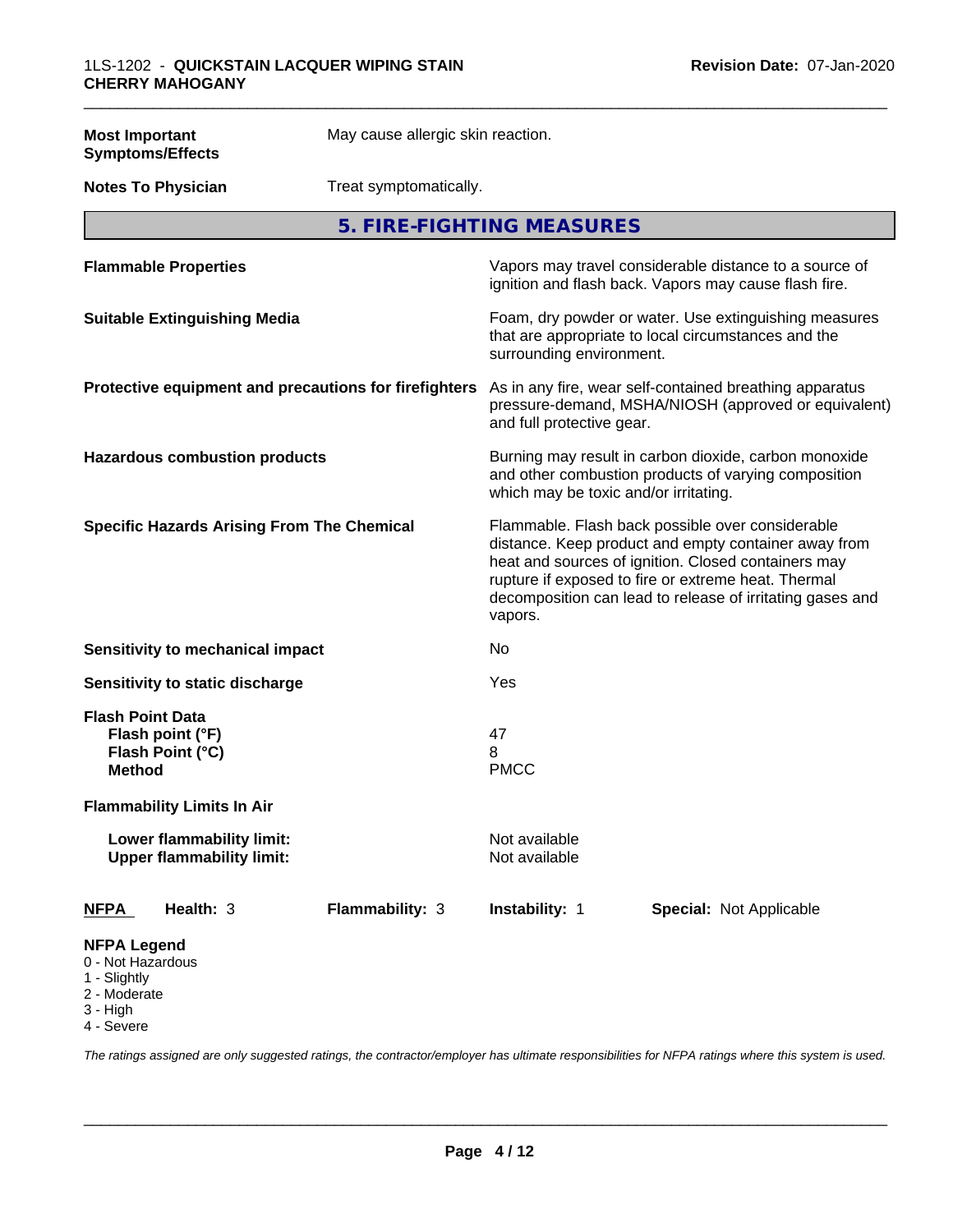*Additional information regarding the NFPA rating system is available from the National Fire Protection Agency (NFPA) at www.nfpa.org.*

# **6. ACCIDENTAL RELEASE MEASURES**

\_\_\_\_\_\_\_\_\_\_\_\_\_\_\_\_\_\_\_\_\_\_\_\_\_\_\_\_\_\_\_\_\_\_\_\_\_\_\_\_\_\_\_\_\_\_\_\_\_\_\_\_\_\_\_\_\_\_\_\_\_\_\_\_\_\_\_\_\_\_\_\_\_\_\_\_\_\_\_\_\_\_\_\_\_\_\_\_\_\_\_\_\_

| <b>Personal Precautions</b>      | Remove all sources of ignition. Take precautions to prevent flashback. Ground<br>and bond all containers and handling equipment. Take precautionary measures<br>against static discharges. Ensure adequate ventilation. Avoid contact with skin,<br>eyes and clothing. Use personal protective equipment.                                                                                                                                      |  |  |
|----------------------------------|------------------------------------------------------------------------------------------------------------------------------------------------------------------------------------------------------------------------------------------------------------------------------------------------------------------------------------------------------------------------------------------------------------------------------------------------|--|--|
| <b>Other Information</b>         | Prevent further leakage or spillage if safe to do so. Do not allow material to<br>contaminate ground water system. Prevent product from entering drains. Do not<br>flush into surface water or sanitary sewer system. Local authorities should be<br>advised if significant spillages cannot be contained.                                                                                                                                     |  |  |
| <b>Environmental precautions</b> | See Section 12 for additional Ecological Information.                                                                                                                                                                                                                                                                                                                                                                                          |  |  |
| <b>Methods for Cleaning Up</b>   | Dam up. Soak up with inert absorbent material. Use a non-sparking or explosion<br>proof means to transfer material to a sealed, appropriate container for disposal.<br>Clean contaminated surface thoroughly.                                                                                                                                                                                                                                  |  |  |
|                                  | 7. HANDLING AND STORAGE                                                                                                                                                                                                                                                                                                                                                                                                                        |  |  |
| <b>Handling</b>                  | Avoid contact with skin, eyes and clothing. Wear personal protective equipment.<br>Do not breathe vapors or spray mist. Use only in ventilated areas. Prevent vapor<br>build-up by providing adequate ventilation during and after use.                                                                                                                                                                                                        |  |  |
|                                  | Take precautionary measures against static discharges. To avoid ignition of<br>vapors by static electricity discharge, all metal parts of the equipment must be<br>grounded. Keep away from heat, sparks and flame. Do not smoke. Extinguish all<br>flames and pilot lights, and turn off stoves, heaters, electric motors and other<br>sources of ignition during use and until all vapors are gone. Ignition and/or flash<br>back may occur. |  |  |
| <b>Storage</b>                   | Keep containers tightly closed in a dry, cool and well-ventilated place. Keep away<br>from heat. Keep away from open flames, hot surfaces and sources of ignition.<br>Keep in properly labeled containers. Keep out of the reach of children.                                                                                                                                                                                                  |  |  |
| <b>Incompatible Materials</b>    | Incompatible with strong acids and bases and strong oxidizing agents.                                                                                                                                                                                                                                                                                                                                                                          |  |  |
|                                  | Technical measures/Precautions Ensure adequate ventilation. Use only where airflow will keep vapors from building<br>up in or near the work area in adjoining rooms. Comply with all national, state, and<br>local codes pertaining to the storage, handling, dispensing and disposal of<br>flammable liquids.                                                                                                                                 |  |  |
|                                  | Dissipate static electricity during transfer by grounding and bonding containers<br>and equipment before transferring material. All equipment should be non-sparking<br>and explosion proof. Use explosion proof electrical equipment for ventilation,<br>lighting and material handling.                                                                                                                                                      |  |  |

# **8. EXPOSURE CONTROLS/PERSONAL PROTECTION**

# **Exposure Limits**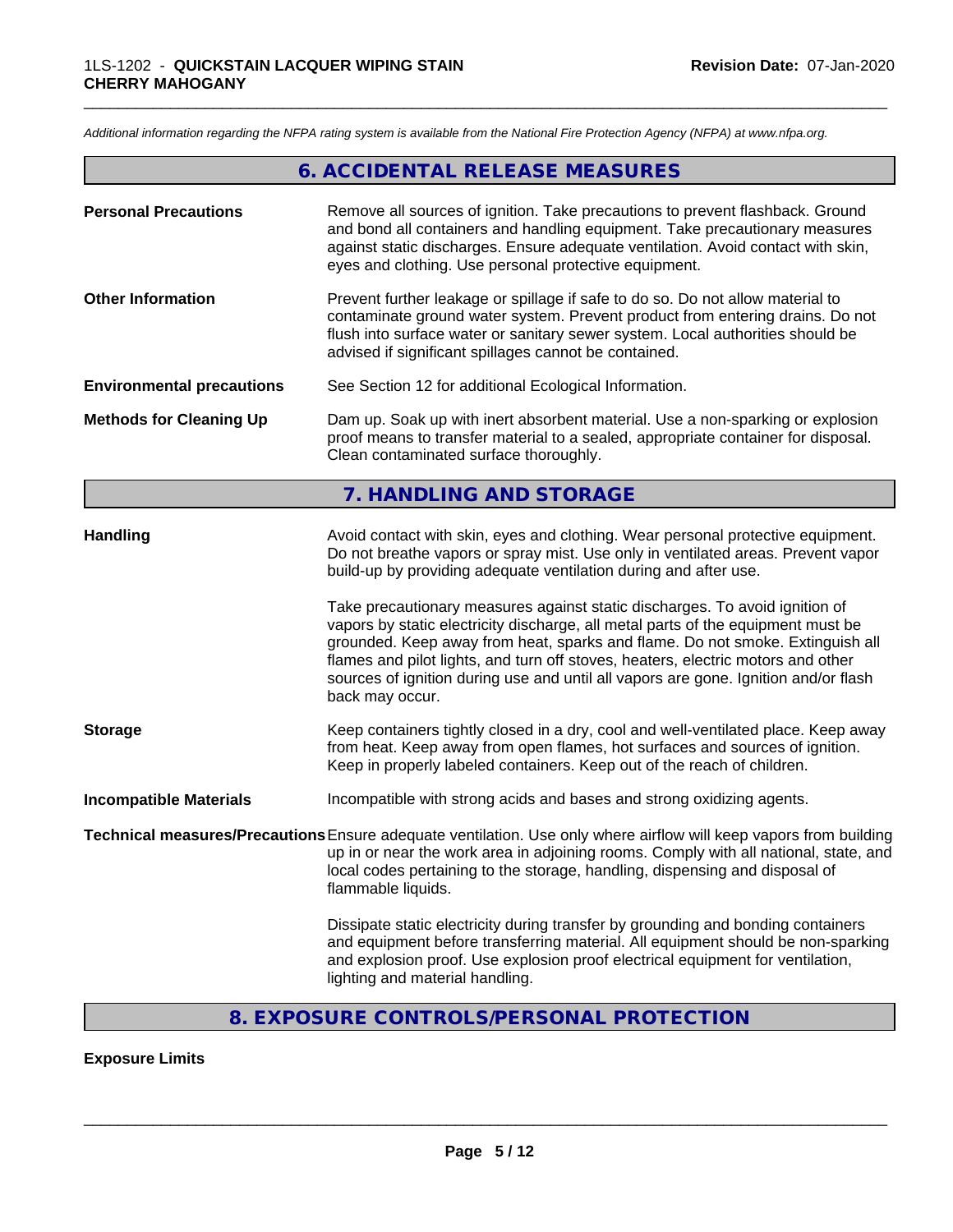## 1LS-1202 - **QUICKSTAIN LACQUER WIPING STAIN CHERRY MAHOGANY**

| <b>Chemical name</b> | <b>ACGIH TLV</b>              | <b>OSHA PEL</b>                                |
|----------------------|-------------------------------|------------------------------------------------|
| 2-Butoxyethanol      | TWA: 20 ppm                   | 50 ppm - TWA<br>240 mg/m <sup>3</sup> - TWA    |
|                      |                               | prevent or reduce skin absorption              |
| Stoddard solvent     | <b>TWA: 100 ppm</b>           | 500 ppm - TWA<br>2900 mg/m <sup>3</sup> - TWA  |
| n-Butyl acetate      | STEL: 150 ppm<br>TWA: 50 ppm  | 150 ppm - TWA<br>710 mg/m $3$ - TWA            |
| Acetone              | STEL: 500 ppm<br>TWA: 250 ppm | 1000 ppm - TWA<br>2400 mg/m <sup>3</sup> - TWA |
| Isopropyl alcohol    | STEL: 400 ppm<br>TWA: 200 ppm | 400 ppm - TWA<br>980 mg/m <sup>3</sup> - TWA   |
| Ethanol              | STEL: 1000 ppm                | 1000 ppm - TWA<br>1900 mg/m <sup>3</sup> - TWA |

\_\_\_\_\_\_\_\_\_\_\_\_\_\_\_\_\_\_\_\_\_\_\_\_\_\_\_\_\_\_\_\_\_\_\_\_\_\_\_\_\_\_\_\_\_\_\_\_\_\_\_\_\_\_\_\_\_\_\_\_\_\_\_\_\_\_\_\_\_\_\_\_\_\_\_\_\_\_\_\_\_\_\_\_\_\_\_\_\_\_\_\_\_

#### **Legend**

ACGIH - American Conference of Governmental Industrial Hygienists Exposure Limits OSHA - Occupational Safety & Health Administration Exposure Limits N/E - Not Established

# **Appropriate engineering**

**controls** 

| <b>Engineering Measures</b>          | Ensure adequate ventilation, especially in confined areas.                                                                                                                                                                                                                                                                                                          |  |
|--------------------------------------|---------------------------------------------------------------------------------------------------------------------------------------------------------------------------------------------------------------------------------------------------------------------------------------------------------------------------------------------------------------------|--|
| <b>Personal Protective Equipment</b> |                                                                                                                                                                                                                                                                                                                                                                     |  |
| <b>Eye/Face Protection</b>           | Safety glasses with side-shields. If splashes are likely to occur, wear Tightly<br>fitting safety goggles.                                                                                                                                                                                                                                                          |  |
| <b>Skin Protection</b>               | Long sleeved clothing. Protective gloves.                                                                                                                                                                                                                                                                                                                           |  |
| <b>Respiratory Protection</b>        | Use only with adequate ventilation. In operations where exposure limits are<br>exceeded, use a NIOSH approved respirator that has been selected by a<br>technically qualified person for the specific work conditions. When spraying the<br>product or applying in confined areas, wear a NIOSH approved respirator<br>specified for paint spray or organic vapors. |  |
| <b>Hygiene Measures</b>              | Avoid contact with skin, eyes and clothing. Remove and wash contaminated<br>clothing before re-use. Wash thoroughly after handling.                                                                                                                                                                                                                                 |  |

# **9. PHYSICAL AND CHEMICAL PROPERTIES**

| Appearance              | liquid                   |
|-------------------------|--------------------------|
| Odor                    | solvent                  |
| <b>Odor Threshold</b>   | No information available |
| Density (Ibs/gal)       | $7.3 - 7.7$              |
| <b>Specific Gravity</b> | $0.88 - 0.92$            |
| рH                      | No information available |
| <b>Viscosity (cps)</b>  | No information available |
| Solubility(ies)         | No information available |
| <b>Water solubility</b> | No information available |
| <b>Evaporation Rate</b> | No information available |
| Vapor pressure          | No information available |
| Vapor density           | No information available |
| Wt. % Solids            | $5 - 15$                 |
| Vol. % Solids           | $5 - 15$                 |
| Wt. % Volatiles         | $85 - 95$                |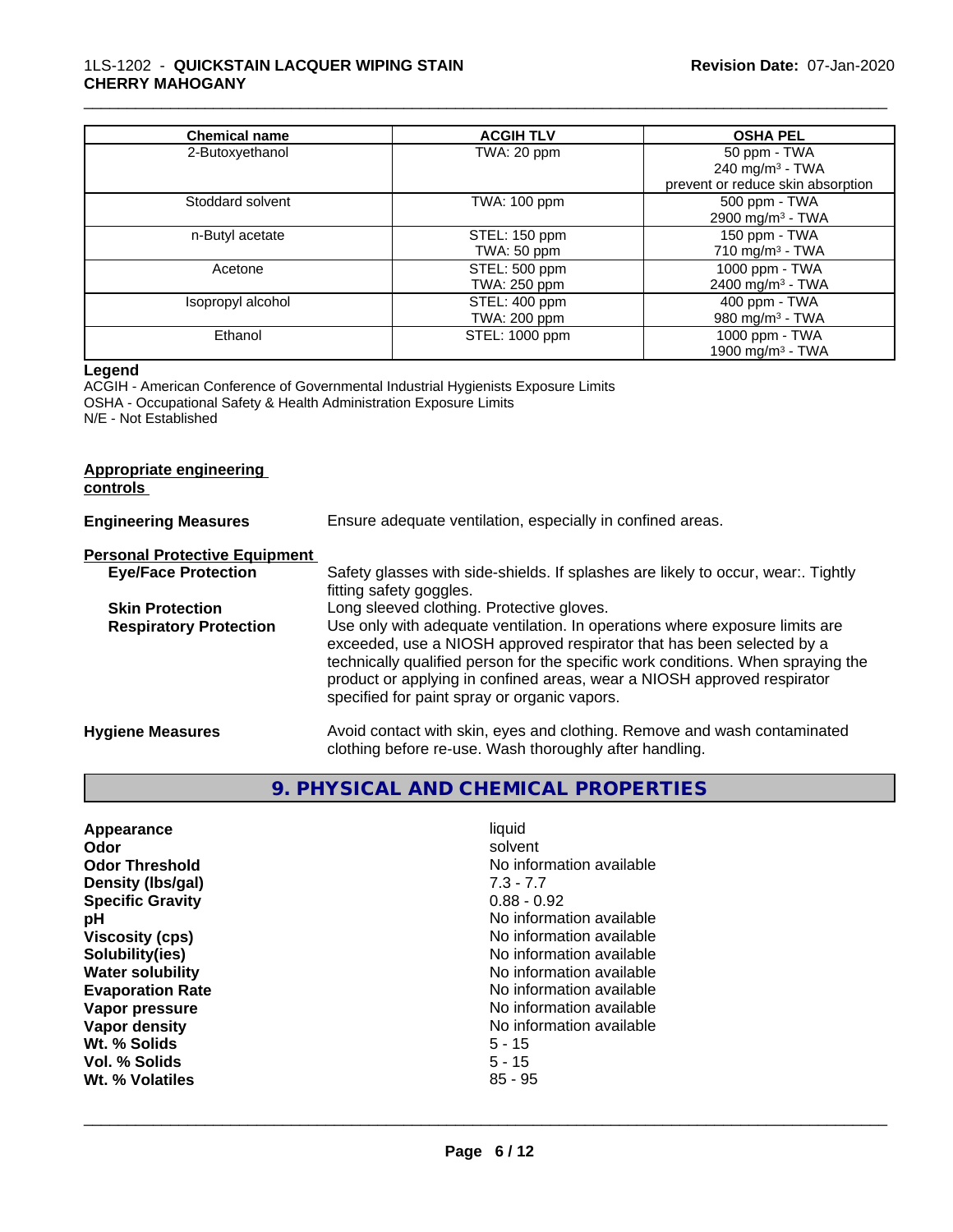| $85 - 95$                |
|--------------------------|
| < 850                    |
| 248                      |
| 120                      |
| No information available |
| No information available |
| 47                       |
| 8                        |
| <b>PMCC</b>              |
| Not applicable           |
| No information available |
| No information available |
| No information available |
| No information available |
| No information available |
| No information available |
| No information available |
|                          |

\_\_\_\_\_\_\_\_\_\_\_\_\_\_\_\_\_\_\_\_\_\_\_\_\_\_\_\_\_\_\_\_\_\_\_\_\_\_\_\_\_\_\_\_\_\_\_\_\_\_\_\_\_\_\_\_\_\_\_\_\_\_\_\_\_\_\_\_\_\_\_\_\_\_\_\_\_\_\_\_\_\_\_\_\_\_\_\_\_\_\_\_\_

# **10. STABILITY AND REACTIVITY**

| <b>Reactivity</b>                         | No data available                                                                                                         |
|-------------------------------------------|---------------------------------------------------------------------------------------------------------------------------|
| <b>Chemical Stability</b>                 | Stable under normal conditions. Hazardous polymerisation<br>does not occur.                                               |
| <b>Conditions to avoid</b>                | Keep away from open flames, hot surfaces, static<br>electricity and sources of ignition. Sparks. Elevated<br>temperature. |
| <b>Incompatible Materials</b>             | Incompatible with strong acids and bases and strong<br>oxidizing agents.                                                  |
| <b>Hazardous Decomposition Products</b>   | Thermal decomposition can lead to release of irritating<br>gases and vapors.                                              |
| <b>Possibility of hazardous reactions</b> | None under normal conditions of use.                                                                                      |

**11. TOXICOLOGICAL INFORMATION**

**Product Information**

**Information on likely routes of exposure**

**Principal Routes of Exposure** Eye contact, skin contact and inhalation.

**Acute Toxicity** 

**Product Information** Repeated or prolonged exposure to organic solvents may lead to permanent brain and nervous system damage. Intentional misuse by deliberately concentrating and inhaling vapors may be harmful or fatal.

# **<u>Symptoms related to the physical, chemical and toxicological characteristics</u>**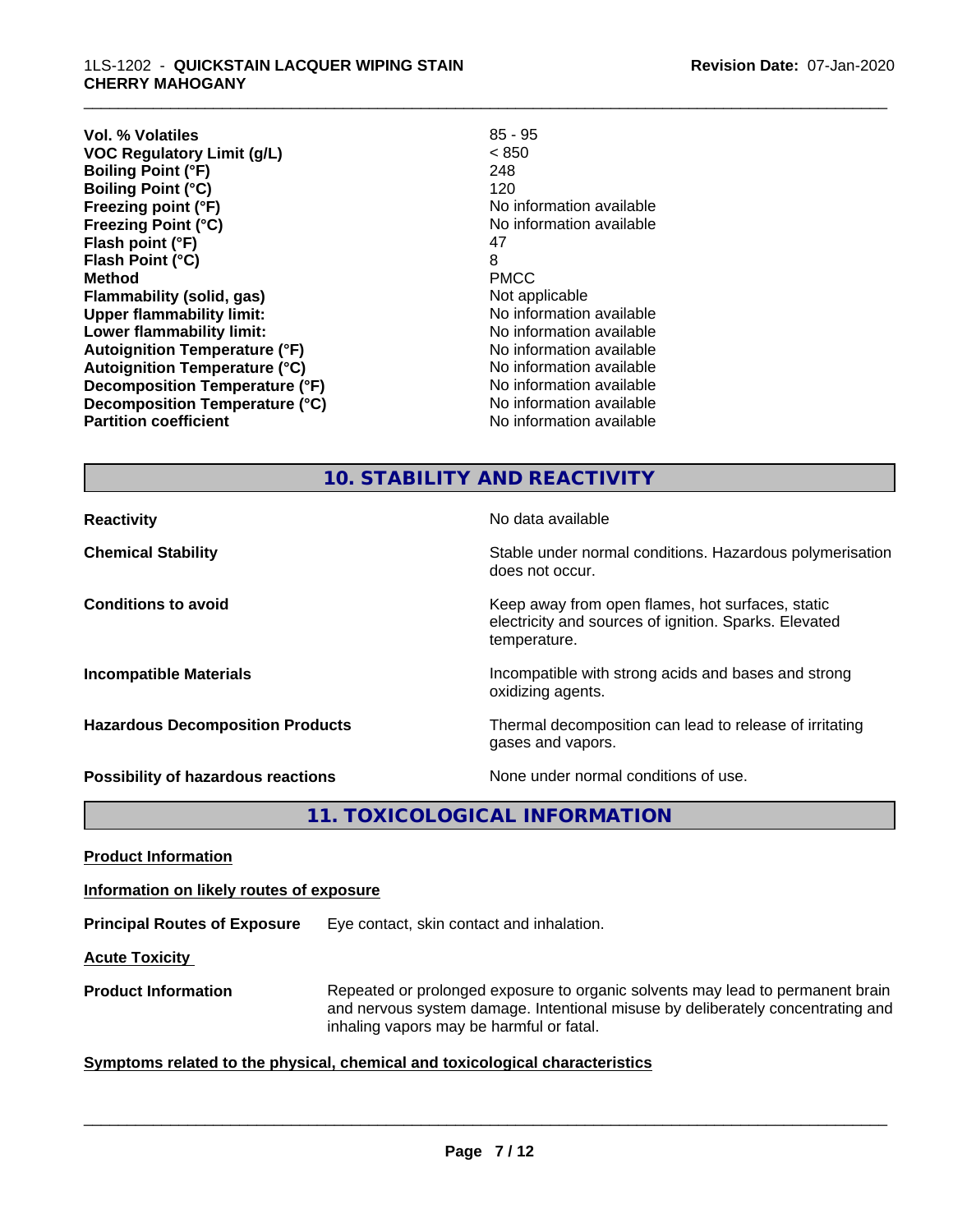| <b>Symptoms</b>                 | No information available                                                                                                                                                                                                                                                                                                                             |  |
|---------------------------------|------------------------------------------------------------------------------------------------------------------------------------------------------------------------------------------------------------------------------------------------------------------------------------------------------------------------------------------------------|--|
|                                 | Delayed and immediate effects as well as chronic effects from short and long-term exposure                                                                                                                                                                                                                                                           |  |
| Eye contact                     | Contact with eyes may cause irritation. Vapor may cause irritation.                                                                                                                                                                                                                                                                                  |  |
| <b>Skin contact</b>             | May cause skin irritation and/or dermatitis. Prolonged skin contact may defat the<br>skin and produce dermatitis.                                                                                                                                                                                                                                    |  |
| Ingestion                       | Harmful if swallowed. Ingestion may cause irritation to mucous membranes. Small<br>amounts of this product aspirated into the respiratory system during ingestion or<br>vomiting may cause mild to severe pulmonary injury, possibly progressing to<br>death.                                                                                        |  |
| <b>Inhalation</b>               | Harmful by inhalation. High vapor / aerosol concentrations are irritating to the<br>eyes, nose, throat and lungs and may cause headaches, dizziness, drowsiness,<br>unconsciousness, and other central nervous system effects.                                                                                                                       |  |
| <b>Sensitization</b>            | May cause an allergic skin reaction                                                                                                                                                                                                                                                                                                                  |  |
| <b>Neurological Effects</b>     | No information available.                                                                                                                                                                                                                                                                                                                            |  |
| <b>Mutagenic Effects</b>        | No information available.                                                                                                                                                                                                                                                                                                                            |  |
| <b>Reproductive Effects</b>     | Possible risk of impaired fertility. Possible risk of harm to the unborn child.                                                                                                                                                                                                                                                                      |  |
| <b>Developmental Effects</b>    | No information available.                                                                                                                                                                                                                                                                                                                            |  |
| <b>Target organ effects</b>     | No information available.                                                                                                                                                                                                                                                                                                                            |  |
| <b>STOT - repeated exposure</b> | Causes damage to organs through prolonged or repeated exposure if inhaled.<br>May cause disorder and damage to the. liver. kidney. spleen. blood. Central<br>nervous system. Causes damage to organs through prolonged or repeated<br>exposure if swallowed. Causes damage to organs through prolonged or repeated<br>exposure in contact with skin. |  |
| <b>STOT - single exposure</b>   | May cause disorder and damage to the Respiratory system Central nervous<br>system                                                                                                                                                                                                                                                                    |  |
| Other adverse effects           | No information available.                                                                                                                                                                                                                                                                                                                            |  |
| <b>Aspiration Hazard</b>        | May be harmful if swallowed and enters airways. Small amounts of this product<br>aspirated into the respiratory system during ingestion or vomiting may cause mild<br>to severe pulmonary injury, possibly progressing to death.                                                                                                                     |  |

# **Numerical measures of toxicity**

**The following values are calculated based on chapter 3.1 of the GHS document**

| <b>ATEmix (oral)</b>             | 1349 mg/kg          |
|----------------------------------|---------------------|
| <b>ATEmix (dermal)</b>           | 2217 mg/kg          |
| ATEmix (inhalation-dust/mist)    | 75.3 ma/L           |
| <b>ATEmix (inhalation-vapor)</b> | $26.5 \text{ ma/L}$ |

# **Component Information**

| Chemical name                                               | Oral LD50             | Dermal LD50              | Inhalation LC50                       |
|-------------------------------------------------------------|-----------------------|--------------------------|---------------------------------------|
| 2-Butoxyethanol<br>111-76-2                                 | $= 1300$ mg/kg (Rat)  | $>$ 2000 mg/kg (Rabbit)  | > 4.9 mg/L (Rat) 3H                   |
| Distillates, petroleum, hydrotreated<br>light<br>64742-47-8 | $> 5000$ mg/kg (Rat)  | $>$ 2000 mg/kg (Rabbit)  | $> 5.2$ mg/L (Rat) 4 h                |
| n-Butyl acetate<br>123-86-4                                 | $= 10768$ mg/kg (Rat) | $> 17600$ mg/kg (Rabbit) |                                       |
| Acetone<br>67-64-1                                          | $= 5800$ mg/kg (Rat)  | $> 15700$ mg/kg (Rabbit) | $=$ 50100 mg/m <sup>3</sup> (Rat) 8 h |
| Solvent naphtha, petroleum, light<br>aromatic               | $= 8400$ mg/kg (Rat)  | $>$ 2000 mg/kg (Rabbit)  | $= 3400$ ppm (Rat) 4 h                |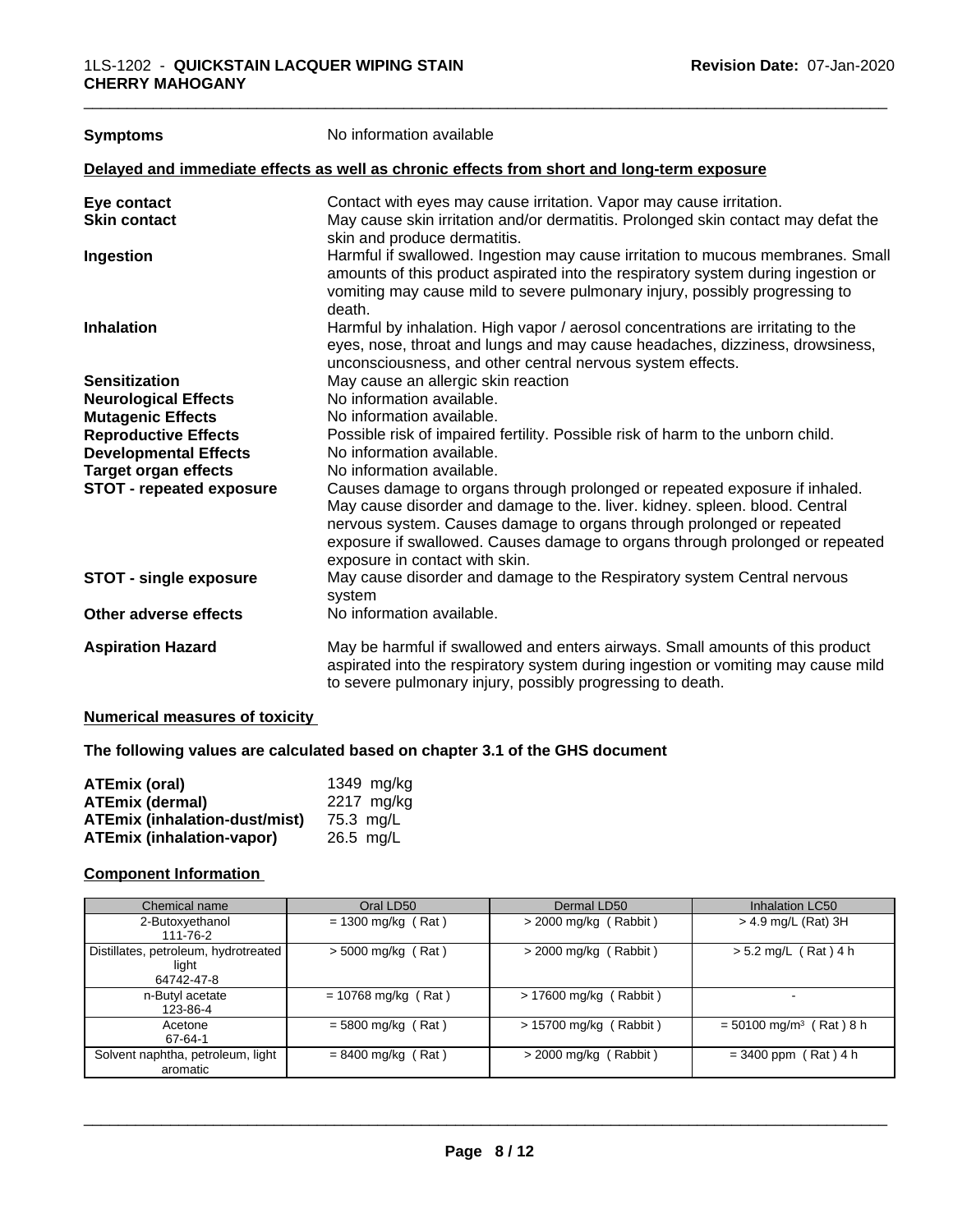## 1LS-1202 - **QUICKSTAIN LACQUER WIPING STAIN CHERRY MAHOGANY**

| 64742-95-6             |                      |                         |                                       |
|------------------------|----------------------|-------------------------|---------------------------------------|
| cellulose, nitrate     | 5 g/kg (Rat)         |                         |                                       |
| 9004-70-0              |                      |                         |                                       |
| VM&P naphtha           |                      | $=$ 3000 mg/kg (Rabbit) | $\overline{\phantom{a}}$              |
| 64742-89-8             |                      |                         |                                       |
| 1,2,4-Trimethylbenzene | $=$ 3280 mg/kg (Rat) | $>$ 3160 mg/kg (Rabbit) | $= 18$ g/m <sup>3</sup> (Rat) 4 h     |
| 95-63-6                |                      |                         |                                       |
| Isopropyl alcohol      | $= 1870$ mg/kg (Rat) | $= 4059$ mg/kg (Rabbit) | $= 72600$ mg/m <sup>3</sup> (Rat) 4 h |
| 67-63-0                |                      |                         |                                       |
| Ethanol                | $= 7060$ mg/kg (Rat) |                         | $= 124.7$ mg/L (Rat) 4 h              |
| 64-17-5                |                      |                         |                                       |

\_\_\_\_\_\_\_\_\_\_\_\_\_\_\_\_\_\_\_\_\_\_\_\_\_\_\_\_\_\_\_\_\_\_\_\_\_\_\_\_\_\_\_\_\_\_\_\_\_\_\_\_\_\_\_\_\_\_\_\_\_\_\_\_\_\_\_\_\_\_\_\_\_\_\_\_\_\_\_\_\_\_\_\_\_\_\_\_\_\_\_\_\_

## **Carcinogenicity**

*There are no known carcinogenic chemicals in this product above reportable levels.*

#### **Legend**

IARC - International Agency for Research on Cancer NTP - National Toxicity Program OSHA - Occupational Safety & Health Administration

**12. ECOLOGICAL INFORMATION**

# **Ecotoxicity Effects**

The environmental impact of this product has not been fully investigated.

## **Product Information**

#### **Acute Toxicity to Fish**

No information available

#### **Acute Toxicity to Aquatic Invertebrates**

No information available

#### **Acute Toxicity to Aquatic Plants**

No information available

#### **Persistence / Degradability**

No information available.

#### **Bioaccumulation**

There is no data for this product.

#### **Mobility in Environmental Media**

No information available.

# **Ozone**

Not applicable

# **Component Information**

#### **Acute Toxicity to Fish**

2-Butoxyethanol \_\_\_\_\_\_\_\_\_\_\_\_\_\_\_\_\_\_\_\_\_\_\_\_\_\_\_\_\_\_\_\_\_\_\_\_\_\_\_\_\_\_\_\_\_\_\_\_\_\_\_\_\_\_\_\_\_\_\_\_\_\_\_\_\_\_\_\_\_\_\_\_\_\_\_\_\_\_\_\_\_\_\_\_\_\_\_\_\_\_\_\_\_ LC50: 1490 mg/L (Bluegill sunfish - 96 hr.)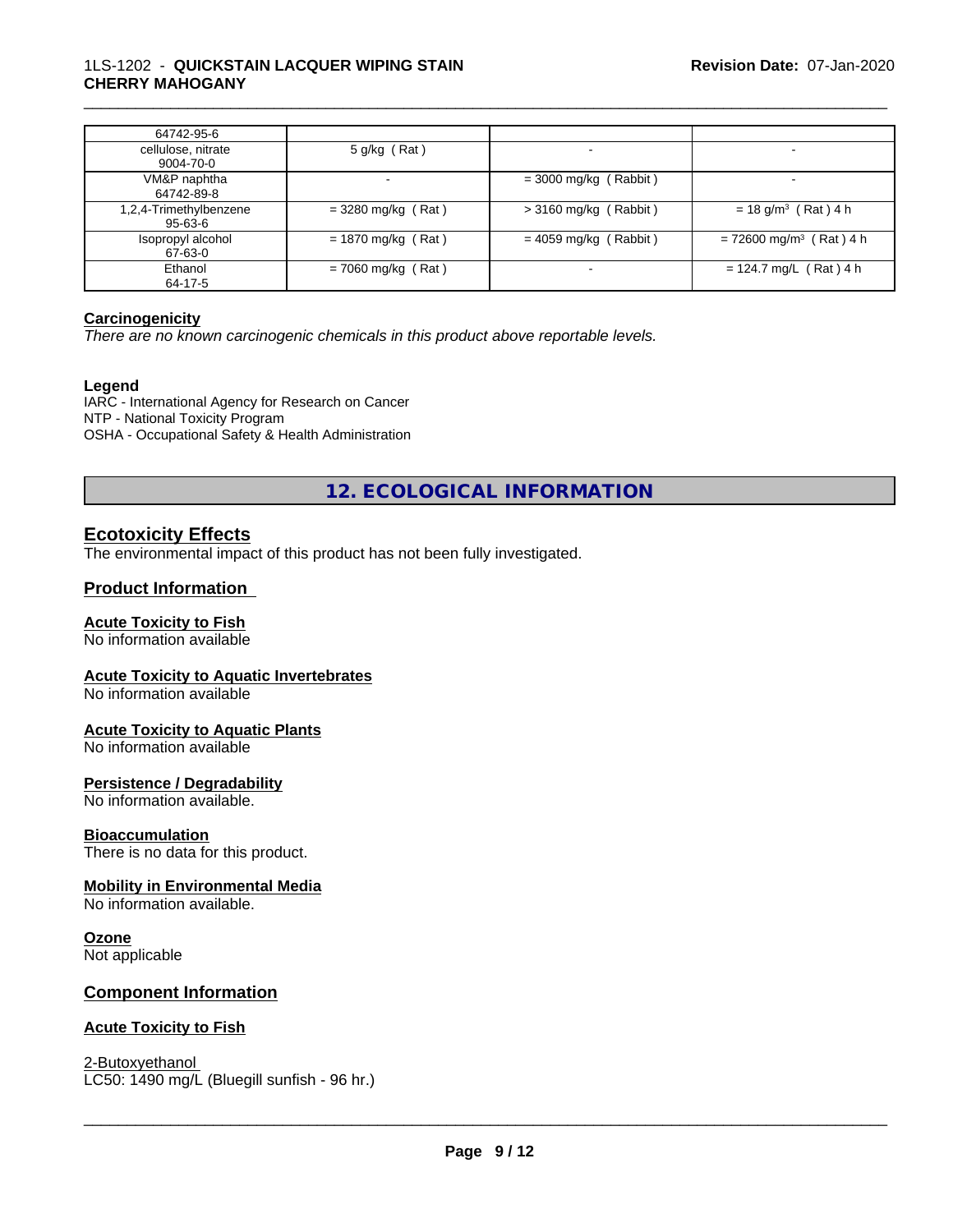n-Butyl acetate

LC50: 18 mg/L (Fathead Minnow - 96 hr.) Acetone LC50: 8300 (Bluegill - 96 hr.) mg/L

#### **Acute Toxicity to Aquatic Invertebrates**

n-Butyl acetate EC50: 72.8 mg/L (Daphnia magna - 48 hr.) Acetone EC50: 12600 mg/L (Daphnia magna - 48 hr.)

## **Acute Toxicity to Aquatic Plants**

n-Butyl acetate EC50: 674.7 mg/L (Green algae (Scenedesmus subspicatus), 72 hrs.)

|                                                                                                                          | 13. DISPOSAL CONSIDERATIONS                                                                                                                                                                                               |
|--------------------------------------------------------------------------------------------------------------------------|---------------------------------------------------------------------------------------------------------------------------------------------------------------------------------------------------------------------------|
| <b>Waste Disposal Method</b>                                                                                             | Dispose of in accordance with federal, state, and local regulations. Local<br>requirements may vary, consult your sanitation department or state-designated<br>environmental protection agency for more disposal options. |
| <b>Empty Container Warning</b>                                                                                           | Emptied containers may retain product residue. Follow label warnings even after<br>container is emptied. Residual vapors may explode on ignition.                                                                         |
|                                                                                                                          | 14. TRANSPORT INFORMATION                                                                                                                                                                                                 |
| <b>DOT</b><br><b>Proper Shipping Name</b><br><b>Hazard class</b><br>UN-No.<br><b>Packing Group</b><br><b>Description</b> | <b>PAINT</b><br>3<br><b>UN1263</b><br>Ш<br>UN1263, PAINT, 3, II                                                                                                                                                           |
| <b>ICAO / IATA</b>                                                                                                       | Contact the preparer for further information.                                                                                                                                                                             |
| <b>IMDG/IMO</b>                                                                                                          | Contact the preparer for further information.                                                                                                                                                                             |
|                                                                                                                          | <b>15. REGULATORY INFORMATION</b>                                                                                                                                                                                         |

\_\_\_\_\_\_\_\_\_\_\_\_\_\_\_\_\_\_\_\_\_\_\_\_\_\_\_\_\_\_\_\_\_\_\_\_\_\_\_\_\_\_\_\_\_\_\_\_\_\_\_\_\_\_\_\_\_\_\_\_\_\_\_\_\_\_\_\_\_\_\_\_\_\_\_\_\_\_\_\_\_\_\_\_\_\_\_\_\_\_\_\_\_

# **International Inventories**

| <b>TSCA: United States</b> | Yes - All components are listed or exempt. |  |
|----------------------------|--------------------------------------------|--|
| <b>DSL: Canada</b>         | No - Not all of the components are listed. |  |
|                            | One or more component is listed on NDSL.   |  |

# **Federal Regulations**

**SARA 311/312 hazardous categorization**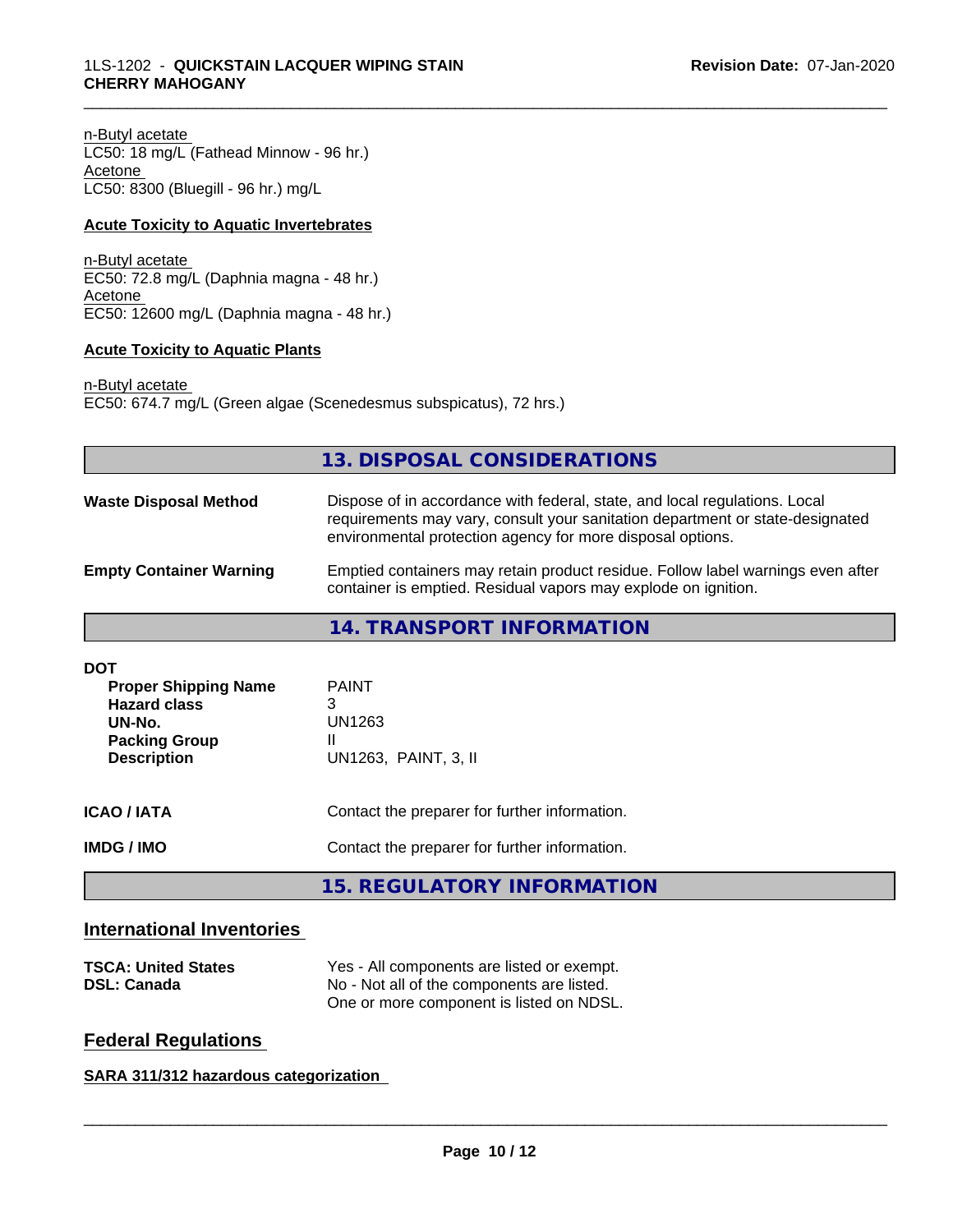| Acute health hazard               | Yes |
|-----------------------------------|-----|
| Chronic Health Hazard             | Yes |
| Fire hazard                       | Yes |
| Sudden release of pressure hazard | N٥  |
| Reactive Hazard                   | N٥  |

## **SARA 313**

Section 313 of Title III of the Superfund Amendments and Reauthorization Act of 1986 (SARA). This product contains a chemical or chemicals which are subject to the reporting requirements of the Act and Title 40 of the Code of Federal Regulations, Part 372:

\_\_\_\_\_\_\_\_\_\_\_\_\_\_\_\_\_\_\_\_\_\_\_\_\_\_\_\_\_\_\_\_\_\_\_\_\_\_\_\_\_\_\_\_\_\_\_\_\_\_\_\_\_\_\_\_\_\_\_\_\_\_\_\_\_\_\_\_\_\_\_\_\_\_\_\_\_\_\_\_\_\_\_\_\_\_\_\_\_\_\_\_\_

| <b>Chemical name</b>   | CAS No.       | Weight-%  | <b>CERCLA/SARA 313</b>     |
|------------------------|---------------|-----------|----------------------------|
|                        |               |           | (de minimis concentration) |
| 2-Butoxyethanol        | 111-76-2      | $30 - 35$ |                            |
| 1,2,4-Trimethylbenzene | $95 - 63 - 6$ | 1 - 5     | .O                         |
| Isopropyl alcohol      | 67-63-0       | $-5$      | .0                         |

**Clean Air Act,Section 112 Hazardous Air Pollutants (HAPs) (see 40 CFR 61)**

This product contains the following HAPs:

| <b>Chemical name</b> | CAS No.  | Weight-%  | <b>Hazardous Air Pollutant</b> |
|----------------------|----------|-----------|--------------------------------|
|                      |          |           | (HAP)                          |
| 2-Butoxyethanol      | 111-76-2 | $30 - 35$ | Listed                         |

# **US State Regulations**

#### **California Proposition 65**

**A** WARNING: Cancer and Reproductive Harm– www.P65warnings.ca.gov

#### **State Right-to-Know**

| <b>Chemical name</b>   | <b>Massachusetts</b> | <b>New Jersey</b> | Pennsylvania |
|------------------------|----------------------|-------------------|--------------|
| 2-Butoxyethanol        |                      |                   |              |
| Stoddard solvent       |                      |                   |              |
| n-Butyl acetate        |                      |                   |              |
| Acetone                |                      |                   |              |
| cellulose, nitrate     |                      |                   |              |
| 1,2,4-Trimethylbenzene |                      |                   |              |
| Isopropyl alcohol      |                      |                   |              |
| Ethanol                |                      |                   |              |

#### **Legend**

X - Listed

**16. OTHER INFORMATION**